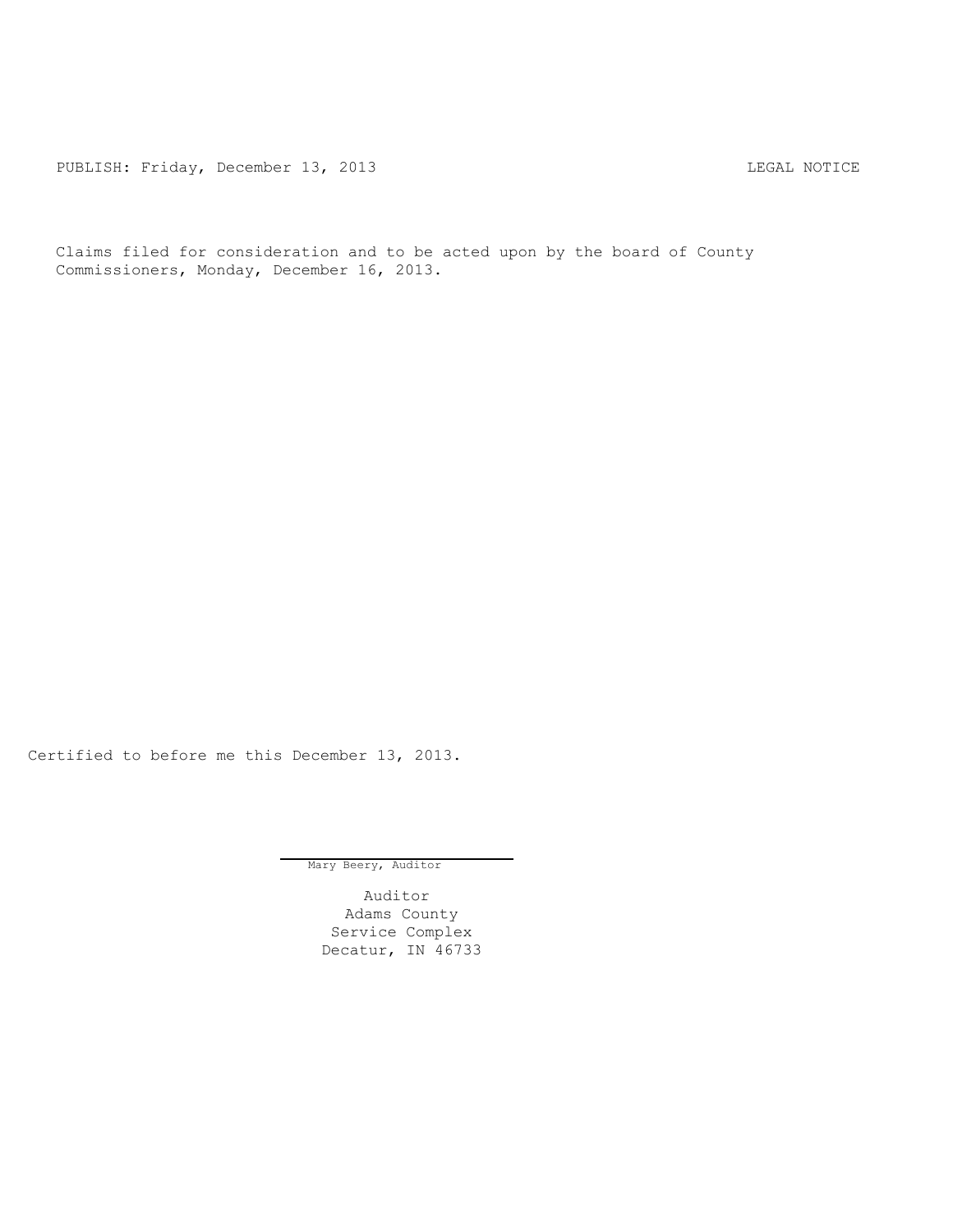

## **Claims Docket for Newspaper Adams County, Indiana**

## For Period: **11/19/2013** to **12/2/2013**

Date Claims to be Paid: **12/16/2013**

*313 W. Jefferson St. Decatur, IN 46733 (219) 724-2600*

| <b>Vendor</b>                    | Amount    | <b>Vendor</b>                        | Amount    |
|----------------------------------|-----------|--------------------------------------|-----------|
| Adams Memorial Hospital          | 31,576.30 | Indiana Michigan Power               | 11,793.57 |
| American Wire Rope & Sling       | 1,974.88  | Beam, Longest, And Neff              | 597.19    |
| Berne Ready Mix                  | 139.80    | <b>Berne Police Department</b>       | 200.00    |
| Berne Tri-Weekly News            | 3.21      | Suburban Propane LP                  | 66.00     |
| Brateman's, Inc.                 | 382.99    | Butler, Fairman, & Seufer            | 3,813.38  |
| <b>Charles Bowers</b>            | 2,333.33  | Chet's Pest Control                  | 120.00    |
| Cintas Location #338             | 45.00     | City Of Decatur                      | 2,899.11  |
| <b>Complete Printing Service</b> | 299.00    | Craigville Telephone Comp            | 184.80    |
| Darrell Sigworth                 | 79.20     | David L. Sommer                      | 50.00     |
| Decatur Daily Democrat           | 113.45    | Decatur Postmaster                   | 566.00    |
| Douglas L. Bauman                | 411.53    | Everett Refrigeration & E            | 291.73    |
| Gordon Food Service              | 1,926.02  | Graber Insurance, Inc.               | 100.00    |
| Haywood Printing Company         | 697.43    | <b>Innovative Concepts</b>           | 150.00    |
| Jan Smith                        | 20.00     | K-Mart                               | 63.92     |
| Kiess Electric                   | 50.00     | Louise Busse                         | 81.16     |
| Moser Motor Sales, Inc.          | 11.89     | Griffiths, Nolan                     | 20.00     |
| Park Center, Inc.                | 56.19     | Parrish Electric Motor Sp            | 18.96     |
| Portland Motor Parts, Inc        | 313.69    | Quill Corporation                    | 240.68    |
| Rhonda L. McIntosh               | 84.04     | Ronnie L. Smitley                    | 100.00    |
| Roto-Rooter                      | 200.00    | Teryl R. Smith                       | 362.57    |
| Print Shop                       | 244.71    | Thomas Fox                           | 88.88     |
| Tractor Supply Credit Plan       | 96.41     | Underground Pipe & Valve,            | 269.68    |
| Victoria Ellis                   | 20.00     | Wal-Mart / GEMB                      | 495.80    |
| Wemhoff Land Surveying, Inc      | 450.00    | West Payment Center                  | 484.00    |
| Witham Toxicology Laboratory     | 1,386.30  | Swiss City Veterinary Clinic         | 355.00    |
| Gary Teeple                      | 20.00     | Adams County Automotive Supply, Inc. | 77.98     |
| Mary Baker                       | 86.90     | Duane Moser                          | 2,547.00  |
| Purdue University                | 563.64    | Rekeweg, Shane                       | 20.00     |
| Bixler Insurance, Inc.           | 75.00     | Tri County Excavating                | 10,422.45 |
| Indiana Judges Associatio        | 200.00    | Nussbaum Transmission Ser            | 1,923.54  |
| Bob's Locksmith Shop             | 352.97    | Signal Systems, Inc.                 | 83.00     |
| Chad W. Sprunger                 | 944.65    | Tom Magnan/Special Needs             | 962.86    |
| Charles M. Tooley                | 5.29      | Harvest Land Co-op                   | 126.51    |
| Koorsen Fire and Security, Inc.  | 85.00     | Wal-Mart                             | 98.16     |
| Adams County Truck Repair, Inc.  | 54.21     | Beth A. Webber                       | 14,654.00 |
| Leslie W. Marckel                | 20.00     | Allen County Auditor                 | 206.76    |
| Michael G. Werling               | 465.00    | Kim A. Fruechte                      | 204.80    |
| Edwin Ford                       | 20.00     | Gledhill Road Machinery Company      | 2,601.39  |
| <b>Uricks Trucking</b>           | 660.00    | Larry Weaver                         | 116.60    |
| Robert Barger                    | 20.00     | Indiana Public Defender Council      | 300.00    |
| Deborah A. Schantz               | 92.75     | Daniel J. Michaels                   | 20.00     |
| Verizon Wireless                 | 1,324.38  | <b>Stationair's Express</b>          | 2,476.60  |
| <b>Landon Patterson</b>          | 186.88    | ReusserDesign                        | 75.00     |
| Moore Medical Corporation        | 171.73    | Holly L. Degitz                      | 187.79    |
| Habegger's Ace Lumber #4488      | 9.58      | Schwartz Blacksmith, LLC             | 66.73     |
| CDW Government, Inc.             | 2,865.62  | Kevin G. Wellman                     | 20.00     |
| John August                      | 84.48     | Marco Developments, LLC              | 4,350.00  |
| Gregory A. Cook                  | 20.00     | LBH Chemical & Industrial            | 1,028.33  |